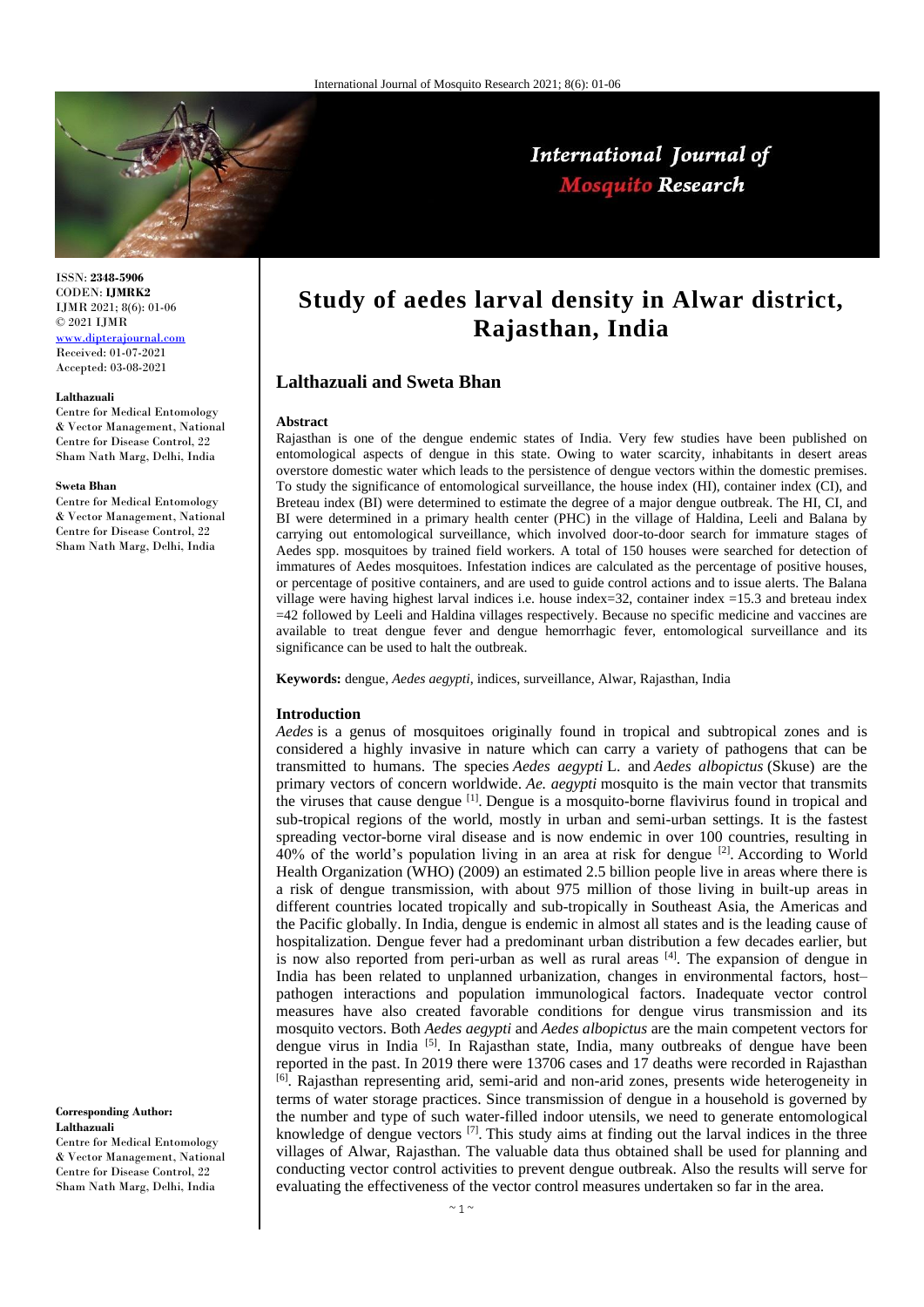#### **2. Materials and Methods**

### **2.1 Survey area**

Alwar district is located in the eastern part of Rajasthan and bounded by state of Haryana in the north, by Bharatpur district in the east, by Dausa south and by Jaipur district in the west. It stretches between 27<sup>o</sup> 02' 33.21" to 28<sup>o</sup> 13' 46.14" North latitude and 76<sup>o</sup> 06' 50.32" to 77<sup>o</sup> 15' 31.79" East longitude covering area of 8,382.9 sq kms. The climate of the district is moderate and is part of sub-humid region. The district is having a hot dry summer and a bracing cold season. Generally, winter season begins from November and lasts up to February while rainy season from July to the first half of September. While temperature continuously rises in the season from March to June it goes down after mid - November till it declines up to the minimum in the month of January. The mean annual rainfall of the district is 668.6 mm. The district lies in the north-easterly part of Aravalli range and presents an excellent arch type of folded mountain belt. In the east and southeast, the district has an undulating

topography. Alwar over the years has faced a severe shortage of water. Alwar town has a number of industrial units. Migration of labour thus poses an increased threat for malaria and other vector-borne diseases, including DF/DHF. In rural areas, water from wells, bore-wells and natural streams are used for household purposes with minimal storage practices as no such piped water supply system exists.

Balana is a Village in Sumerpur Tehsil in Pali District of Rajasthan State, India. It belongs to Jodhpur Division. It is located 68 KM towards South from District headquarters Pali. 11 KM from Sumerpur. 384 KM from State capital Jaipur. The Pali district is having whole dry and very hot in summer and cold in winter climate. January is the coldest month while May to early June is the hottest period of the year. Annual rainfall in the district is about 50 to 60 cms. During the southwest monsoon period, humidity is high. Whereas in the rest of the year, the air is dry. The average humidity percentage for the district is nearly 60 to 70 respectively.



**Fig 1:** Map of Alwar showing study areas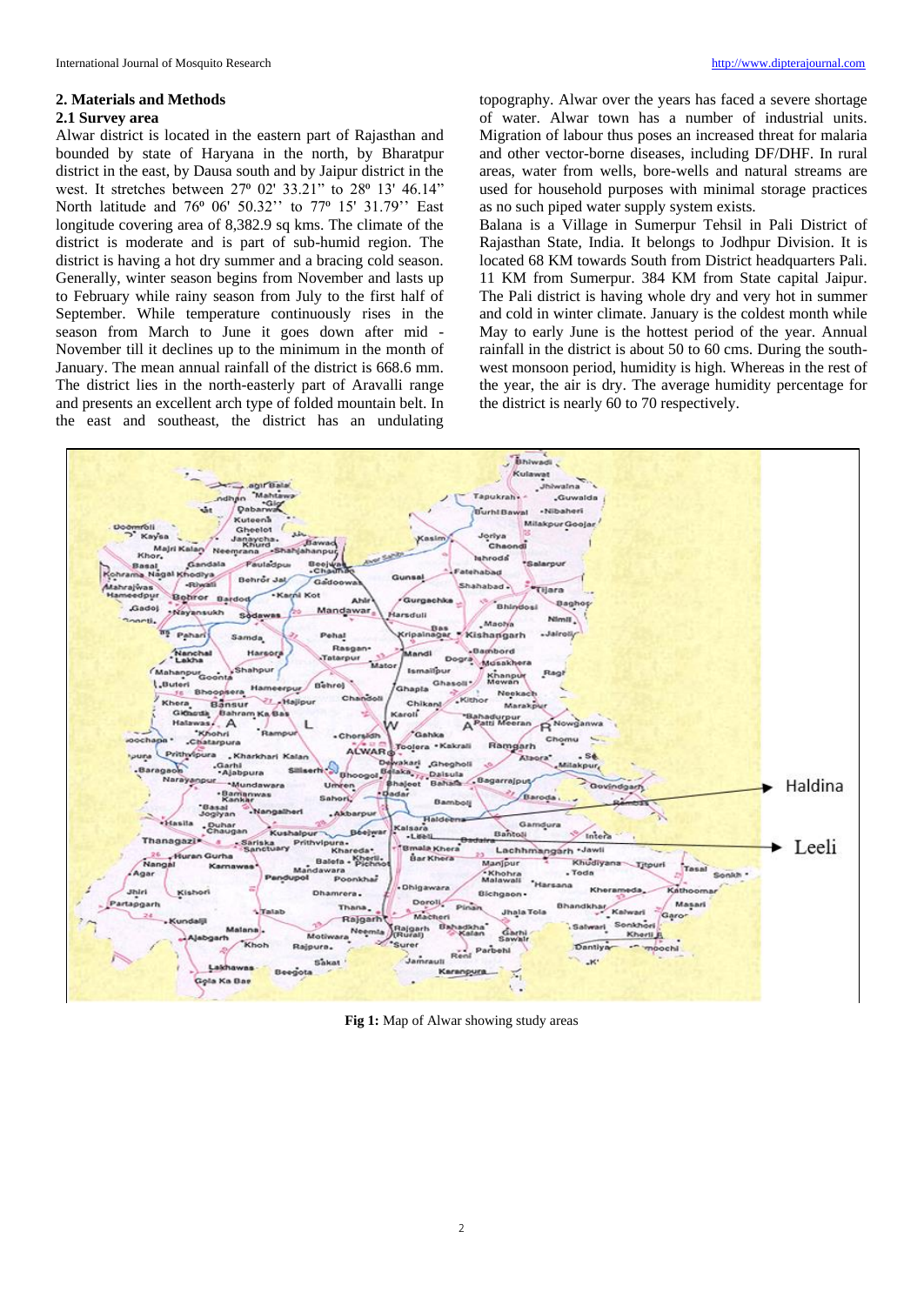

**Fig 2:** Map of Pali district showing study area

# **2.2 Entomological survey**

Larval surveys were carried out in October 2020 in Alwar district, Rajasthan. Three villages *viz*. Haldina, Leeli of Alwar district and Balana village of Pali district were surveyed. The premises of the house were searched for all possible water collections and containers both indoors and outdoors after getting the consent from the head of the house. Details regarding potential mosquito breeding sites and those positive for larval presence were collected and entered on a pretested proforma. Manmade breeding habitats like coolers, cement tanks, metal containers, plastic drums, plastic containers, discarded containers, flowerpots, flower vases, tyres were searched. All containers containing any volume of water were considered as potential breeding sites. Every accessible waterholding container in and around the house was searched for the presence of immature mosquitoes. Houses with one or more positive containers were noted. The larval indices: House Index (HI), Container Index (CI), and Breteau Index (BI) were used for measuring the larval density. The data collected were recorded in the pre-arranged and pre-planned survey forms. The larval Identification was done by using standard taxonomic Keys. The data were examined and different larval indices like house index (HI) container index (CI) and Breteau index (BI) were calculated.

House Index  $=$  No. of house positive (Larval)/No. of house inspected\*100

Container Index  $=$  No. of container positive/No. of container inspected\*100

Breteau Index  $=$  No. of container positive/No. of house inspected\*100

### **3. Results and Discussion**

Entomological surveys were conducted in three villages of

Alwar and Pali district, Rajasthan during post-monsoon season in the month of October, 2020. A total of 150 houses were surveyed from 3 villages *viz*., Haldina, Leeli and Balana and 39houses had positive breeding sources for *Aedes* mosquitoes. Artificial and natural breeding sources were examined in which out of 388 containers searched53 containers were found to support the *Aedes* mosquito breeding (Table 1). The various larval indices were calculated on the basis of positive houses and positive containers which were observed to determine the distribution dynamics of *Aedes* species and to detect the dengue prone areas. Various types of natural and artificial breeding containers were observed for immature stages for *Aedes* mosquitoes in three villages visited during the abovementioned period. Total breeding sites of *Aedes* mosquitoes including desert coolers, plastic storage, flower pots, cement tank, syntax tank, earthen pot, metallic container, pit (Table 2) were found outdoor / indoor. The most productive breeding for larval production is cement tank which is 45% positivity which is followed by syntax tank (14%), water coolers (13%), plastic storage (4%), and earthen pot (3%) (Fig. 4).

In our study the highest larval indices were found in Balana village of indices H.I-32, C.I-15.3 and B.I- 42 followed by Leeli (H.I-26, C.I-10.8 and B.I- 28) and Haldina of larval indices H.I-20, C.I- 14.7and B.I- 36which were all above the critical level and there is a risk of transmission in the areas in future (Fig.3). Due to irregular pipe water supply in these villages, water were stored in cement tanks, earthen pots and other containers in and around their houses that provide favorable habitats of *Aedes* breeding. It was observed that Aedes breeding was detected in cement containers used for providing drinking water to cattle as most of the villages have cattles in their surrounding houses. Control of mosquito by environmental management was done simultaneously during survey in which people were made to remove water holding containers in and around their surroundings. People were also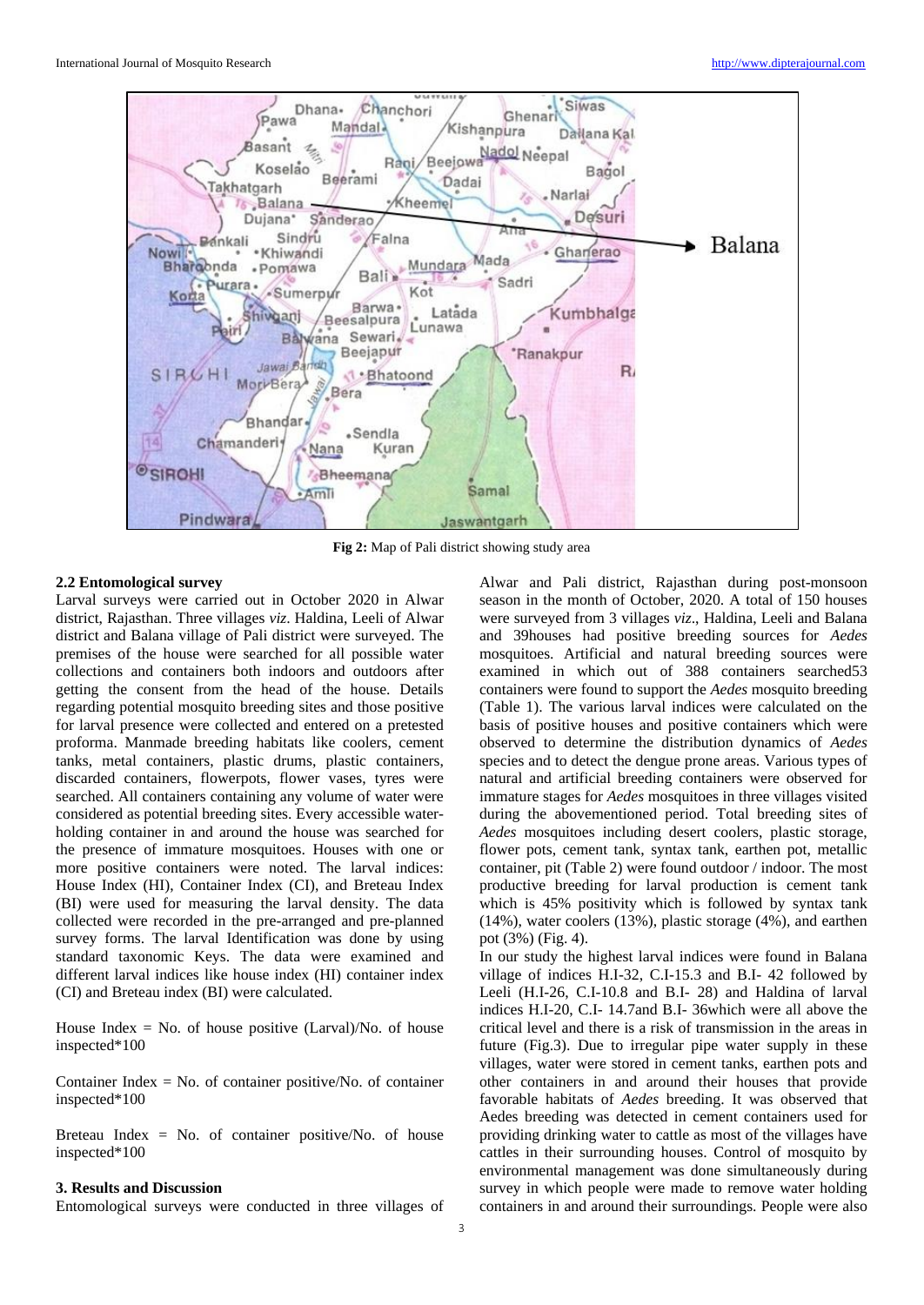made them aware that different types of water holding containers could be the potential breeding places of *Aedes* mosquitoes which causes Dengue, Chikungunya and yellow fever. The survey was done during post-monsoon and the climate is part of sub-humid region which in turn could be the reason for more breeding of *Aedes* mosquitoes.

Since last decade Vector borne diseases are on the rise with epidemics reported in many countries. In the present study, it was assessed how different types of containers contribute to the breeding of *Ae. aegypti* and how all this knowledge may help in establishing better control strategy for *Ae. aegypti* mosquitoes [8] . A similar study to calculate larval indices was conducted in Alwar district, Rajasthan in March 2016 showed that all entomological indices were above critical level. The indices H.I=58.62, C.I=12.44 and B.I=64.66 showed high chances for outbreaks of mosquito borne diseases. Also, two key containers such as cement tanks and plastic water storage containers harbored 85.33% of Aedes. Among them, cement tanks alone contributed about one third of the positive containers of *A. aegypti* breeding <sup>[9]</sup>. Likewise a study on the 60 houses selected from three affected villages and 118 houses in the affected municipal ward in Tiruppur India found that Aedes larvae indices and adult density were above the critical level, indicating that potential outbreak would occur in the future  $[10]$ . A similar study was conducted in Alwar district, Rajasthan in 2004 in which in urban larval indices were House, Container and Breteau indices ranged from 20.0% to 36.0%, 8.5% to 27.4% and 20.0 to 60.0, respectively. Also, mixed breeding of *Aedes aegypti* and *Anopheles stephensi* was also detected in cement tanks in some areas. In comparison, the House Index was nil in rural residential areas as no mosquito breeding could be detected; however, shops in the marketplaces near the villages and their adjacent houses were found to be positive. The House/Premise Index in these localities ranged from 10.0% to 20.0%, Container Index 6.7% to 25.0% and Breteau Index from 10.0 to 20.0 only. Their larval indices in urban area were higher than our results whereas indices in rural areas were lower than our indices [11]. Another study was conducted in Tirunelveli, Tamil Nadu, India during Dengue outbreak in which the HI, CI, and BI was 48.2%, 28.6%, and 48.2% before the entomological intervention; however, after the intervention these indices were considerably reduced as the HI values were 10.2%, 5.2%, 2.5%, and 1.6% in the 2nd, 3rd, 4th, and 5th week, respectively; the CI values were 2.3%, 0.9%, 0.4%, and 0.3%, respectively; and BI values were 12.9%, 6.2%, 2.8%, and 1.6%, respectively which revealed that in the last week the indices were very low and below the critical level as compared to our study [12] Also in another study which was conducted in Tirunelveli district of Tamil Nadu, The larval indices like house index, container index, breteau index, and pupal index varied from 5.00 – 43.33, 0.87-7.50,  $5.00 - 63.33$  and  $00 - 200.00$  respectively which were higher than our study. Also the most common storage containers used by the residents of Tirunelveli were plastic drums, cement tanks, plastic containers and aluminium utensils which were found the major breeding sources which were different with our study. In our study, Aedes breeding sources were desert coolers, plastic storage, flower pots, cement tank, syntax tank, earthen pot, metallic container and pit [13] . Since *Aedes aegypti* breeds in domestic water containers, emphasis should be placed on species sanitation which can also be supplemented by stringent legislative measures [14].

On examining Table 1, which represents the results of entomological indices calculated in the villages shows high risk of transmission of the dengue due to High House Index and Breteau Index. This also shows that the application of control measures of vector is not been carried out effectively in these villages. These high indices also shows the early warning signal for the occurrence of further outbreak of Dengue & Chikungunya to be happened in these areas in near coming days.

| <b>Villages</b> | No of houses<br>searched | No of houses found<br>positive | No. of containers<br>searched | No of containers<br>found positive | H  | CI   | BI |
|-----------------|--------------------------|--------------------------------|-------------------------------|------------------------------------|----|------|----|
| Haldina         | 50                       | 10                             | 122                           |                                    | 20 | 14.7 | 36 |
| Leeli           | 50                       |                                | 129                           |                                    | 26 | 10.8 | 28 |
| Balana          | 50                       | 10                             | 137                           | 21                                 | 32 | 15.3 | 42 |
| Total           | 150                      | 39                             | 388                           |                                    |    |      |    |

**Table 1:** Larval indices of *Aedes* mosquitoes in three villages of Alwar and Pali district of Rajasthan.

| Name of<br>villages | <b>Cooler</b><br>searched | $+ve$             | <b>Plastic storage</b><br>searched | $+ve$        | <b>Cement tank</b><br>searched | $+ve$                | Syntax tank<br>searched | $+ve$ | <b>Earthen</b> pot<br>searched | $+ve$ | <b>Metallic</b><br>container | $+ve$ Pit $+ve$ |  |
|---------------------|---------------------------|-------------------|------------------------------------|--------------|--------------------------------|----------------------|-------------------------|-------|--------------------------------|-------|------------------------------|-----------------|--|
| Haldina             | 28                        | $\sim$            | 42                                 | $\sim$<br>∸  | 31                             | 12<br>$\overline{1}$ |                         | -     | 10                             |       |                              | -               |  |
| Leeli               | 30                        | 4                 | 41                                 |              |                                |                      | 24                      |       |                                |       | 10                           | -               |  |
| Balana              | 32                        |                   | 57                                 | 4            | 22                             | 12<br>$\overline{1}$ |                         | -     |                                |       | 10                           | -               |  |
| Total               | 90                        | $1^{\circ}$<br>14 | 140                                | <sub>0</sub> | 64                             | 29                   | 34                      |       | 30                             |       | 29                           | -               |  |

**Table 2:** Details of positive containers for Aedes breeding in three villages of Alwar and Pali District.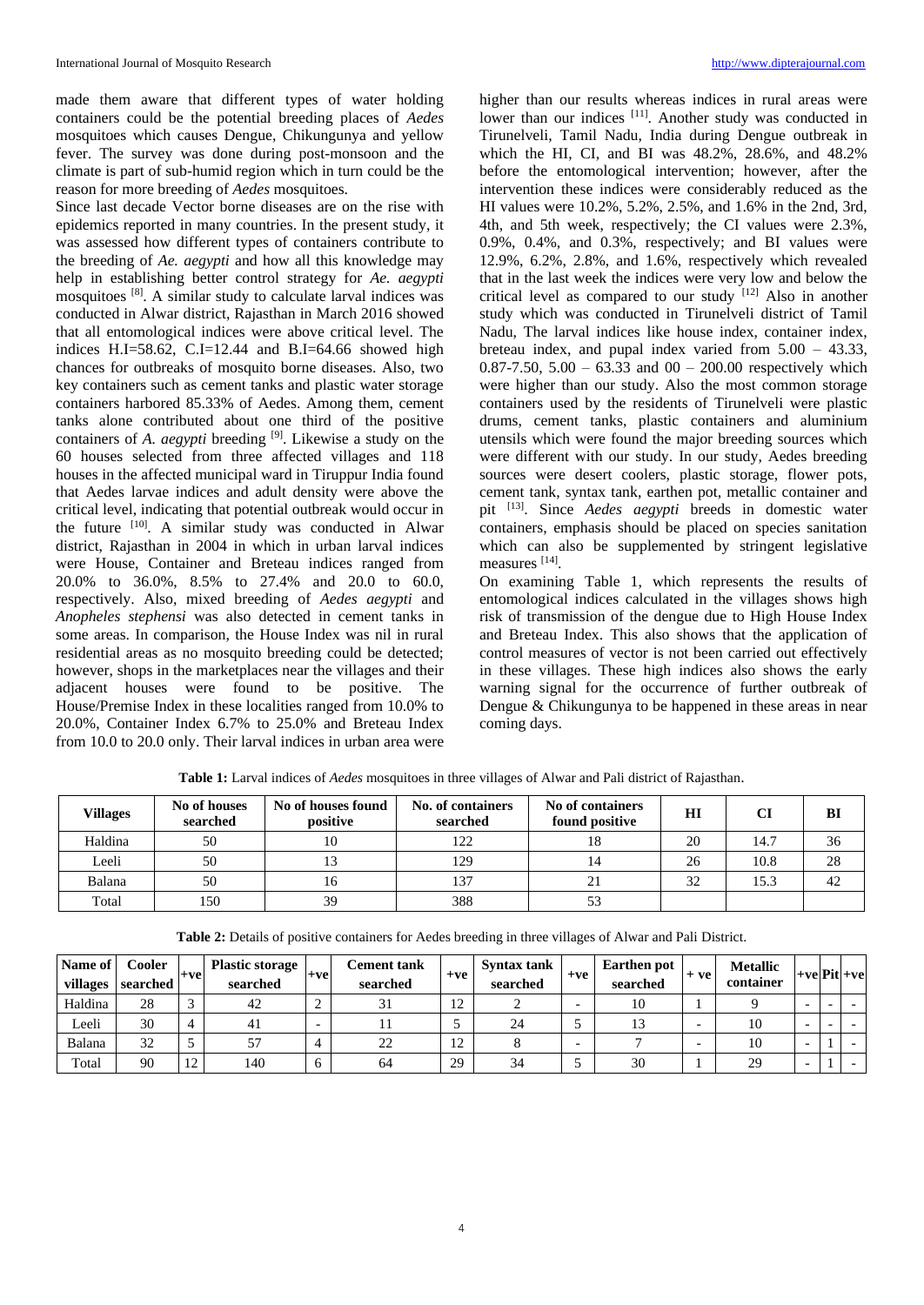

**Fig 3:** Details of larval density in three villages of Alwar and Pali district



**Fig 4:** Details of positive breeding container of *Aedes* mosquitoes

# **Conclusion**

This study revealed that *Aedes aegypti* is prevalent in Alwar and Pali district of Rajasthan and larval indices were above a critical level in three villages *viz*., Haldina, Leeli and Balana villages which posed high risks of Dengue transmission in these villages. Plastic containers were the most abundant and productive containers followed by coolers for Aedes mosquito breeding. For effective control control strategy, vector control through regular inspection and destruction of potential container types is recommended to prevent the dengue outbreak.

# **References**

- 1. Kaushal Kumar, Abhay Kumar Sharma, Manas Sarkar, Arun Chauhanand, Rajeev Sharma. Surveillance of *Aedes aegypti* (L.) Mosquitoes in Mumbai International Seaport (India) to Monitor Potential Global Health Risks Journal of Insects 2014, 5.
- 2. https://www.who.int/immunization/diseases/dengue/en/
- 3. https://www.who.int/news-room/factsheets/detail/dengue-and-severe-dengue
- 4. Ganesh Kumar P, Murhekar MV, Poornima V, Saravanakumar V, Sukumaran K, Anandaselvasankar A, *et al*. Dengue infection in India: A systematic review and metaanalysis. PLoSNegl Trop Dis 2018;12(7).
- 5. Srinivasa Rao Mutheneni, Andrew Morse P, Cyril Caminade, Suryanaryana Murty Upadhyayula. Dengue burden in India: recent trends and importance of climatic parameters Emerging Microbes & Infections 2017, 6
- 6. https://nvbdcp.gov.in/index4.php?lang=1&level=0&linki d=431&lid=3715 NVBDCP 2020, 26.
- 7. Keerti Sharma, Bennet Angel, Himmat Singh, Anil Purohit, Vinod Joshi. Entomological studies for surveillance and prevention of dengue in arid and semiarid districts of Rajasthan, India J Vector Borne Dis 2008;45:124-132
- 8. Kaushal Kumar, Abhay Kumar Sharma, Manas Sarkar, Arun Chauhan, Rajeev Sharma. Surveillance of *Aedes aegypti* (L.) Mosquitoes in Mumbai International Seaport (India) to Monitor Potential Global Health Risks Journal of Insects 2014, 5.
- 9. Kumari R, Patel S, Kanhekar LJ, *et al*. Entomological Surveillance and Warning for Dengue Outbreaks in Alwar City, Rajasthan, India. J Commun Dis 2016;48(4):29-35.
- 10. Balakrishnan N, Venkatesh S, Lal S. An entomological Study on the Dengue vectors during an outbreak of Dengue in Tiruppur town and its surroundings, Tamil Nadu, India. Journal of Communicable Disease 2006;38(2):164-168.